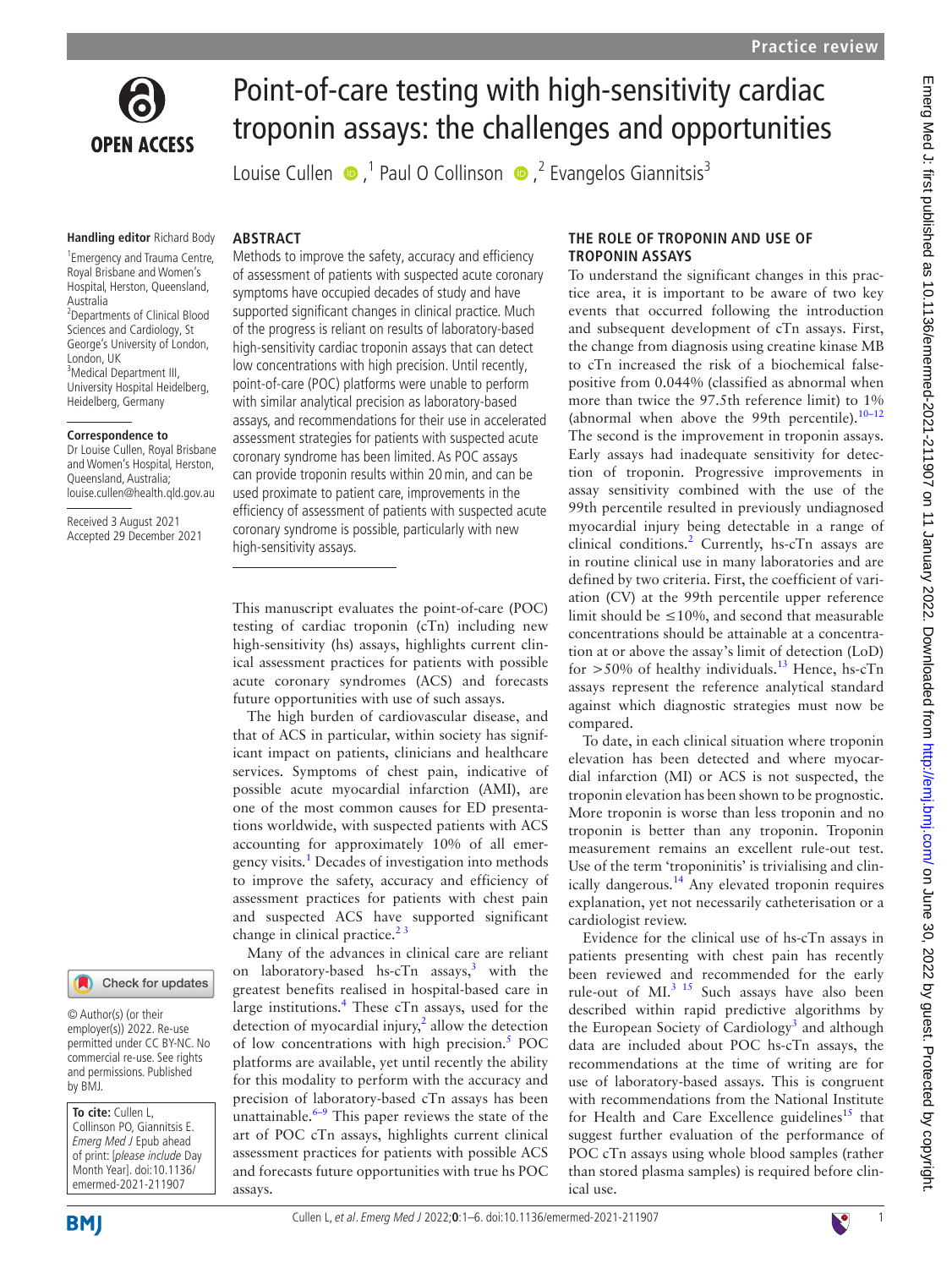<span id="page-1-0"></span>

| Performance characteristics of POCT troponin assays <sup>81618</sup><br>Table 1 |                                 |                                              |                                                            |                                                                    |                                                         |                                           |                       |
|---------------------------------------------------------------------------------|---------------------------------|----------------------------------------------|------------------------------------------------------------|--------------------------------------------------------------------|---------------------------------------------------------|-------------------------------------------|-----------------------|
| Assay                                                                           | Platform                        | Company                                      | <b>Concentration at</b><br>10% CV                          | Specimen type                                                      | 99th percentile                                         | Per cent normals<br>$measured \ge$ LoD    | Assay type/<br>device |
| hs-cTnl                                                                         | Atellica VTLi                   | <b>Siemens</b>                               | <b>NP</b><br>(20% CV 6.7 ng/L)                             | Li-heparin plasma                                                  | Overall:<br>$23$ ng/L<br>$F: 18$ ng/L<br>M: 27 ng/L     | Overall: 83.7%<br>$F: 79.7\%$<br>M: 87.3% | hs; cds               |
| hs-cTnl/cTnl-II                                                                 | <b>PATHFAST</b>                 | <b>LSI Medience</b><br>(formerly Mitsubishi) | $15$ ng/L                                                  | Heparin-Na, heparin-<br>Li or EDTA whole<br>blood or plasma        | Overall:<br>27.9 ng/L<br>$F: 20.3$ ng/L<br>M: 29.7 ng/L | Overall: 66.3%<br>F: 52.8%<br>M: 78.8%    | hs; cds               |
| hs-cTnI                                                                         | <b>TriageTrue</b>               | Quidel/Alere                                 | 4.4-8.4 ng/L (plasma)<br>$5.8 - 6.2$ ng/L<br>(whole blood) | EDTA whole blood or<br>plasma                                      | Overall:<br>20.5 ng/L<br>$F: 14.4$ ng/L<br>M: 25.7 ng/L | Overall: $\geq 50\%$                      | hs; bls               |
| cTnI test pack                                                                  | <b>STRATUS CS Acute</b><br>Care | <b>Siemens</b>                               | $0.06$ µg/L                                                | Whole blood<br>(Li or NP heparin)<br>or plasma Li or Na<br>heparin | Overall:<br>$0.07$ µg/L                                 |                                           | cs; bls               |
| Tnl                                                                             | AQT90 FLEX                      | Radiometer                                   | $0.027 \mu q/L$                                            | EDTA and<br>heparinised whole<br>blood and plasma                  | Overall: 0.023 µg/L                                     |                                           | cs; bls               |
| TnT                                                                             | AQT90 FLEX                      | Radiometer                                   | $0.026$ µg/L                                               | EDTA and<br>heparinised whole<br>blood and plasma                  | Overall: 0.017 µg/L                                     |                                           | cs; bls               |
| Troponin I                                                                      | <b>RAMP</b>                     | Response Biomedical 0.21 µg/L                |                                                            | Only EDTA whole<br>blood                                           | Overall:<br>$<$ 0.10 $\mu$ g/L                          |                                           | Non-hs/cs; bls        |
| cTnI                                                                            | i-STAT                          | Abbott                                       | $0.1 \mu g/L$                                              | Na and Li<br>heparinised whole<br>blood and plasma                 | Overall:<br>$0.08 \mu q/L$                              |                                           | Non-hs/cs; cds        |
| Cardiac POC<br>troponin T                                                       | Cobas h 232                     | Roche                                        | 9.3% between 0.04 and<br>$0.2 \mu g/L$                     | Heparinised whole<br>blood                                         | <b>NP</b>                                               |                                           | Non-hs/cs; cds        |

Adapted from the International Federation of Clinical Chemistry and Laboratory Medicine—Clinical Applications of Cardiac Bio-Markers Updated tables [\(https://www.ifcc.org/](https://www.ifcc.org/media/477653/point-of-care-cardiac-troponin-i-and-t-assay-analytical-characteristics-designated-by-manufacturer-v012019.pdf) [media/477653/point-of-care-cardiac-troponin-i-and-t-assay-analytical-characteristics-designated-by-manufacturer-v012019.pdf](https://www.ifcc.org/media/477653/point-of-care-cardiac-troponin-i-and-t-assay-analytical-characteristics-designated-by-manufacturer-v012019.pdf)).

bls, bedside use; cds, compact desktop systems; cs, contemporary sensitivity; CV, coefficient of variation; hs-cTnI, high-sensitivity cardiac troponin I; Li, lithium; Na, sodium; NP, not provided; POCT, point-of-care test; TnI, troponin I; TnT, troponin T.

### **POINT-OF-CARE TROPONIN ASSAYS**

The performance characteristics of point-of-care test (POCT) troponin assays is summarised in [table](#page-1-0)  $1,16$  $1,16$  including newer assays that reach the analytical classification of hs assay. In addition to classification based on analytical performance, they can also be divided into compact desktop systems aimed solely at bedside use, and larger systems suitable for close to patient operation or use in an emergency testing facility. The analytical and clinical performance characteristics of these systems have been examined in independent evaluations.<sup>6–9 17 18</sup> Evaluation has occured using the same criteria as laboratory-based assays to a predicate method of comparable analytical sensitivity. In addition, three new prototype systems have been documented that have the potential for clinical use.<sup>18-20</sup>

Most evaluations of POCT troponin assays have been based on the ability to achieve comparable diagnostic classification for MI in comparison with laboratory-based assays, with diagnosis based on being able to detect troponin above the 99th percentile 3–6hours from presentation. POCT assays meeting contemporary sensitive criteria are reliable for ruling in AMI on admis-sion for samples exceeding the [9](#page-4-12)9th percentile,  $9$  yet may require sampling up to 6 hours postadmission for safe rule-out. $^{21}$ 

#### **Laboratory-based assays and accelerated diagnostic pathways**

Clinical studies of POC testing can be divided into those evaluating clinical diagnostic performance and those assessing the impact of these tests on patient flow and cost economics. The early POC studies, including Randomised Assessment of Treatment using Panel Assay of Cardiac markers (RATPAC) and Asia Pacific Evaluation of Chest pain Trial (ASPECT), evaluated older multimarker approaches incorporating creatine kinase, myoglobin and troponin.<sup>22 23</sup> These protocols enabled safe identification of low-risk patients who could be discharged early from hospital-based care. The subsequent introduction of laboratory-based troponin assays with higher analytical sensitivity and precision, enabled more accurate detection of small infarcts as well as faster diagnosis, and saw the interest in multimarker POC platforms falter. However, contemporary POC assay results incorporated into strategies with risk scores have been shown to be safe and accurate when compared with laboratory-based hs assay strategies. For example, the Troponinonly Manchester Acute Coronary Syndromes decision aid using POC cTnT results may enable one-third of ED patients to have ACS ruled out within 3 hours.<sup>24</sup> Additionally, the early measurement and detection of significant troponin elevation to rule-in MI using POC assays, including less sensitive systems has been shown.<sup>25</sup> Overall, however, the efficiency of contemporary POC clinical strategies cannot compete with the optimised laboratorybased hs-cTn protocols.

As there are no guideline-recommended accelerated diagnostic pathways using either contemporary or hs POC  $assays<sup>2 15</sup>$  $assays<sup>2 15</sup>$  $assays<sup>2 15</sup>$  to consider the benefits, an understanding of the utilisation of laboratory-based hs-cTn assays is crucial. Very low hs-cTn concentrations at admission, defined as hs-cTn close to or below the LoD in patients presenting more than >2hours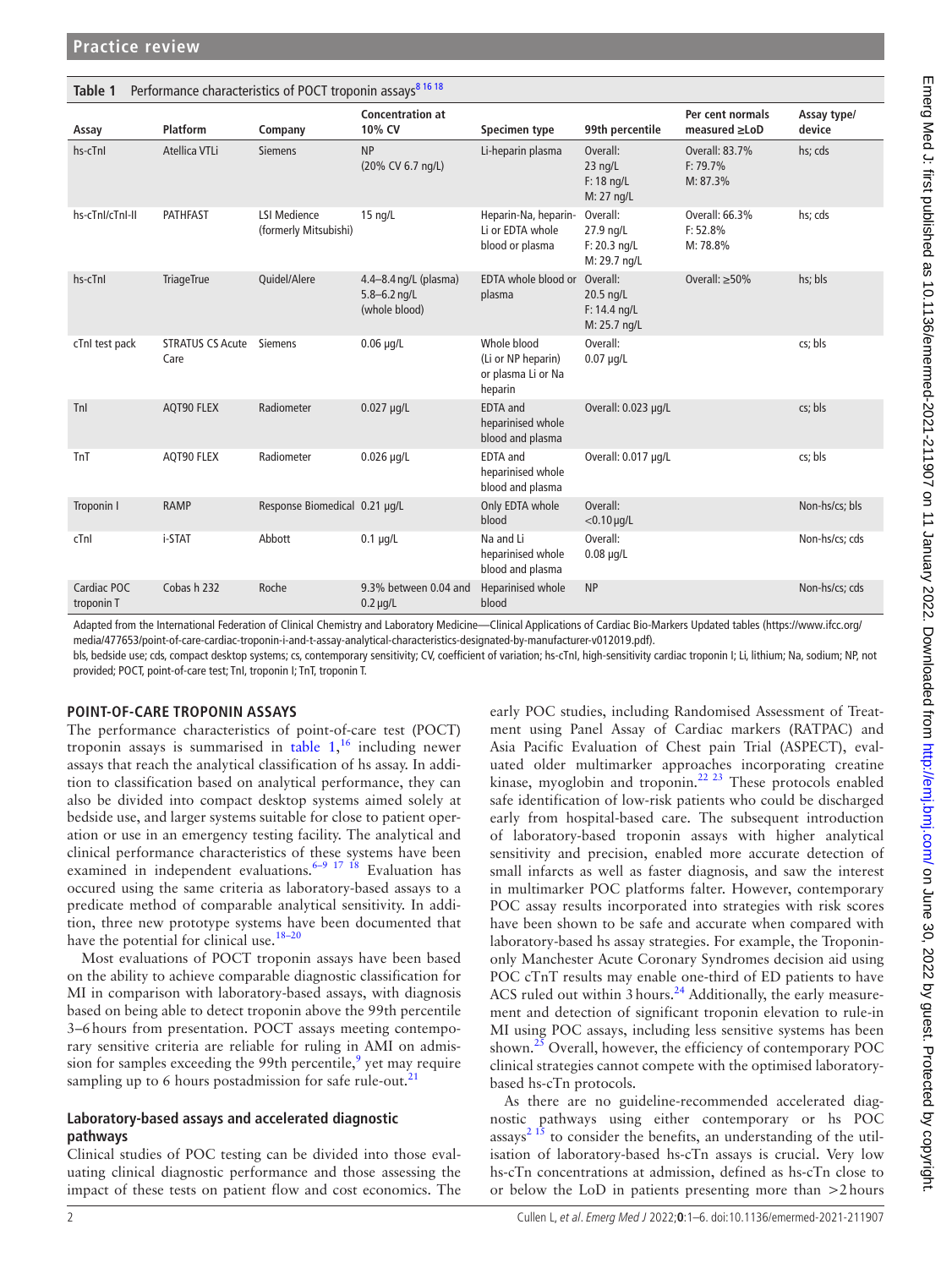<span id="page-2-0"></span>

| Table 2                                         | Overview on the performance of fast rule-out strategies based on single and serial blood draw at 0 hour/1 hour |                |                             |                                                                                                                                                                                                         |                                    |                                    |                                        |                              |       |           |
|-------------------------------------------------|----------------------------------------------------------------------------------------------------------------|----------------|-----------------------------|---------------------------------------------------------------------------------------------------------------------------------------------------------------------------------------------------------|------------------------------------|------------------------------------|----------------------------------------|------------------------------|-------|-----------|
|                                                 | <b>Test</b><br>principle                                                                                       | Company        | Meta-analysis<br>cohorts    | Troponin (ng/L)                                                                                                                                                                                         | Sensitivity<br>(pooled)            | NPV (pooled)                       | Proportion<br>eligible for<br>rule-out | Event rate<br>after rule-out |       |           |
|                                                 |                                                                                                                |                |                             |                                                                                                                                                                                                         |                                    |                                    |                                        | <b>MACE</b>                  | Death | MI        |
|                                                 |                                                                                                                |                |                             | 0-hour rule-out: single hs-cTNT <lod (sms)<="" td=""><td></td><td></td><td></td><td></td><td></td><td></td></lod>                                                                                       |                                    |                                    |                                        |                              |       |           |
| Pickering,<br>et al <sup>29</sup>               | hs-cTnT                                                                                                        |                | 11 cohorts<br>9241 patients | $<$ LoD<br>$(5$ ng/L)                                                                                                                                                                                   | 98.7%<br>$(96.6 \text{ to } 99.5)$ | 99.3%<br>$(97.3 \text{ to } 99.8)$ | 30.60%                                 | 21/8059                      | 1.30% | 14/8059   |
|                                                 |                                                                                                                |                |                             | ESC 0/1 hour: either very low 0 hour <lod <math="" and="" hs-ctn="" low="" or="" small="">\delta between 0 and 1 hour</lod>                                                                             |                                    |                                    |                                        |                              |       |           |
| Chiang, et<br>$al^{28}$<br>15 cohorts:<br>11014 | hs-cTnI                                                                                                        | Abbott         | 4 cohorts                   | Either very low<br>0 hour (<2 ng/L), or low hs-cTnI<br>$\left\langle \langle 5 \rangle \right\rangle$ and small $\delta \left\langle \langle 2 \rangle \right\rangle$ between<br>0 and 1 hour           | 98.1%<br>$(94.6 \text{ to } 99.3)$ | 99%<br>$(96.0 \text{ to } 100)$    | 50.00%                                 | <b>NA</b>                    | 0.10% | <b>NA</b> |
| patients                                        | hs-cTnl                                                                                                        | <b>Siemens</b> | 4 cohorts                   | Either very low<br>0 hour $\left($ <0.5 ng/L), or low hs-cTnI<br>$\left\langle \langle 5 \rangle \right\rangle$ and small $\delta \left\langle \langle 2 \rangle \right\rangle$ between<br>0 and 1 hour | 98.7%<br>$(97.3 \text{ to } 99.3)$ | 100%<br>$(99 \text{ to } 100)$     | 51.00%                                 | <b>NA</b>                    | 0.10% | <b>NA</b> |
|                                                 | hs-cTnT                                                                                                        | Roche          | 7 cohorts<br>7744 patients  | Either very low<br>0 hour $(<5$ ng/L), or low hs-cTnT<br>$\left\langle \langle 12 \rangle \right\rangle$ and small $\delta \left\langle \langle 3 \rangle \right\rangle$<br>between 0 and 1 hour        | 98.4%<br>$(95.1 \text{ to } 99.5)$ | 99.6%<br>$(99.0 \text{ to } 99.9)$ | 55.00%                                 | <b>NA</b>                    | 0.10% | <b>NA</b> |

ESC, European Society of Cardiology; hs-cTnI, high-sensitivity cardiac troponin I; LoD, limit of detection; MACE, major adverse cardiac events; MI, myocardial infarction; NA, not available; NPV, negative predictive value; SMS, single marker strategy.

after onset of symptoms, may rule-out an MI without the need for re-testing.<sup>[3](#page-4-2)</sup> The option to rule-out an MI using a single, very low hs-cTn concentration is particularly interesting for accelerating assessment and enabling discharge of low-risk patients from busy EDs.<sup>26 27</sup> Strong evidence supporting the safety and efficacy of instant and early rule-out protocols using laboratory-based assays exists [\(table](#page-2-0) 2).<sup>28, 29</sup> Care is needed in utilisation of such strategies though, as some patients are not able to precisely state the onset of their symptoms or to recall the exact time of the last chest pain episode. The proportion of patients who qualify for the 0-hour rule-out option is around 30% in a meta-analysis that included 11 cohorts with a total of 9241 participants. $^{29}$  $^{29}$  $^{29}$ 

For patients not meeting the criteria for single troponin testing, the interval between serial measurements should be long enough to overcome the troponin-blind period that is typically seen following the early hour(s) of an  $MI<sup>3</sup>$  Validated algorithms that allow for an earlier detection of an MI with re-testing using a hs assay after 1, 2 or 3 hours instead of 6–9hours that were recommended with less-sensitive troponin assays.<sup>[3](#page-4-2)</sup> At this stage, the algorithms are used to predict either a low probability (rule-out) or a high probability (rule-in) of a diagnosis of MI on follow-up and do not use the 99th percentile upper limit of normal.<sup>3</sup> They use lower thresholds and concentration changes optimised to rule-out MI with a sensitivity of >99%or higher thresholds to rule-in with a specificity of  $>75%$ . When diagnosis is uncertain, patients are classified to an intermediate risk zone and subsequent testing is recommended.

Serial testing of troponin is also required to detect a relevant rise or fall, a key principle to discriminate acute from chronic myocardial injury.<sup>[2](#page-4-1)</sup> Serial testing of troponin within 3 hours after the initial blood sample helps to establish an earlier diagnosis (rule-in) of non-ST-segment elevation myocardial infarction (NSTEMI), provided an hs-cTn assay is being used. Several strategies exist, with the 2020 European Society of Cardiology Guidelines on NSTE-ACS<sup>[4](#page-4-3)</sup> recommending the 0-hour to 1-hour algorithm in preference to the 0-hour to 3-hour algorithm. The 0-hour to 2-hour algorithm is recommended as an alternative. Faster diagnostic algorithms seem to perform reliably in patients with pre-existing structural heart disease, chronic kidney disease

and older adults, although proportion of patients who qualify for early rule-out MI decline, due to the high prevalence of chronic elevation of troponin.

### **Accuracy of POC hs-cTn**

Recent studies suggest that new POC hs-cTn assays are comparable to laboratory-based assays and that early assessment strategies (0-hour and 0-hour to 1-hour protocols) may also be achievable ([table](#page-3-0) 3). $67$  These studies have reported potential benefits, although used stored, rather than whole, blood.<sup>67 20</sup> These studies show promise in that early rule-out using single samples and serial sampling strategies may be able to safely manage emergency patients with suspected ACS. However, a criticism of all these studies is that they have been performed using stored serum or plasma in controlled environments. Although studies demonstrate comparable diagnostic performance with laboratory-based assay they have not been performed using whole blood in the POC ED environment. However, one recent study of an hs-cTn POC assay has compared results using both whole blood and plasma has shown results that are analytically equivalent.<sup>30</sup> The theoretical health service benefits of rapid assessment strategies using POC hs-cTn assays described now require evaluation when implemented into clinical practice.

### **Potential role of POC assays**

A key benefit of POC assays is the short turnaround time with most reporting  $<$  20 min from testing to results.<sup>6–9 19 20</sup> With the need for serial cTn testing, older POC cTn assays have shown conflicting results in terms of reduced ED length of stay and economic benefits,  $31-33$  yet have been shown to improve the speed with which patients wih AMI are identified.<sup>34</sup> Indeed the recent Providing Rapid Out of Hospital Acute Cardiovascular Treatment 4 (PROACT-4) trial, where POC troponin was tested in the ambulance setting, reported only modest time-savings (0.3 hour) from first medical contact to discharge from ED or admission.<sup>[35](#page-4-24)</sup> As no studies have reported the impact of utilisation of POC hs-cTn assays in actual patient care (due to the newness of this technology), our understanding of the effects of accelerated risk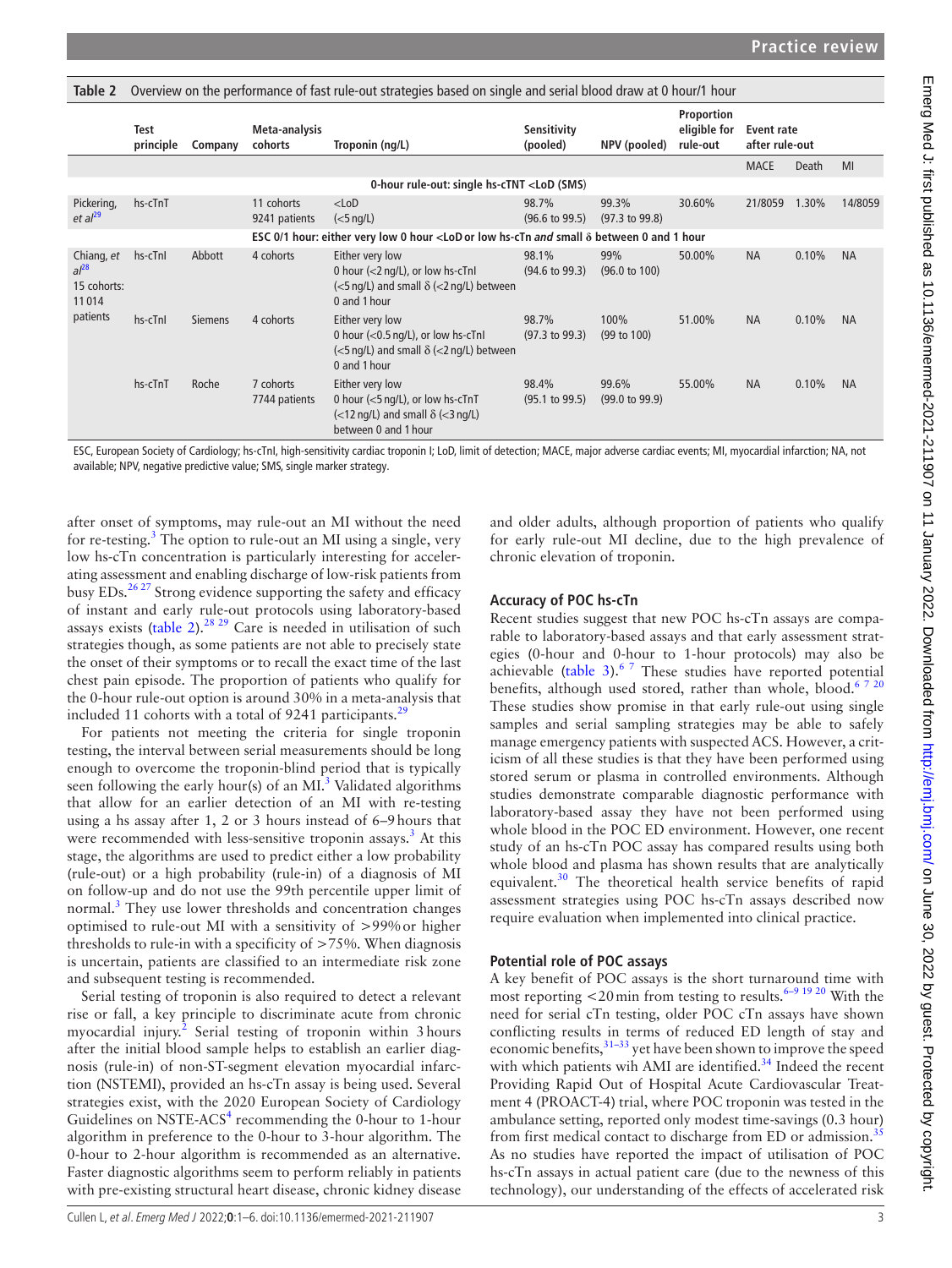<span id="page-3-0"></span>

| Table 3<br>Results from diagnostic accuracy studies of POCT hs-cTn assays at presentation for the diagnosis of AMI |                                   |                                           |                                   |                 |                 |  |  |
|--------------------------------------------------------------------------------------------------------------------|-----------------------------------|-------------------------------------------|-----------------------------------|-----------------|-----------------|--|--|
| POC assay                                                                                                          | <b>AUC</b><br>(95% CI)            | Comparator assay                          | <b>AUC</b><br>(95% CI)            | <b>Patients</b> | <b>AMI</b> rate |  |  |
| PATHFAST POC hs-cTnl <sup>7</sup><br>(plasma)                                                                      | 0.91<br>$(0.89 \text{ to } 0.93)$ | cTnI-Architect<br>(fresh serum or plasma) | 0.90<br>$(0.87 \text{ to } 0.92)$ | 1279            | 134 (20%)       |  |  |
| i-STAT Tnl-Nx <sup>20</sup> *<br>(plasma)                                                                          | 0.97<br>$(0.96 \text{ to } 0.99)$ | cTnI-Architect<br>(plasma)                | 0.97<br>$(0.95 \text{ to } 0.99)$ | 354             | 57 (16%)        |  |  |
| Minicare POC hs-cTnl <sup>9</sup><br>(whole blood)                                                                 | 0.88<br>$(0.83 \text{ to } 0.94)$ | cTnI-Architect<br>(serum or plasma)       | 0.91<br>$(0.87 \text{ to } 0.95)$ | 450             | 72 (16%)        |  |  |
|                                                                                                                    |                                   | I-Stat POC cTnl                           | 0.88<br>$(0.82 \text{ to } 0.94)$ |                 |                 |  |  |
| Triage True POC hs-cTnl <sup>6</sup><br>(plasma)                                                                   | 0.95<br>$(0.93 \text{ to } 0.96)$ | cTnT Elecsys<br>(serum or plasma)         | 0.94<br>$(0.93 \text{ to } 0.96)$ | 1261            | 178 (14%)       |  |  |
|                                                                                                                    |                                   | cTnl-Architect<br>(serum or plasma)       | 0.92<br>$(0.90 \text{ to } 0.93)$ |                 |                 |  |  |

\*Analytical studies of this assay are pending.

AMI, acute myocardial infarction; AUC, area under the curve; hs-cTnI, high-sensitivity cardiac troponin I; POCT, point-of-care test.

stratification on health systems is also derived from reports using laboratory-based assays. Patient risk stratification and management practices vary considerably between hospitals, countries and continents. Adoption of accelerated assessment strategies has been shown to have significant benefits for health services internationally, including sites in Europe and Australia.<sup>[4 26 27 36](#page-4-3)</sup> Rates of major adverse cardiovascular events at 30 days in lowrisk patients postadoption of strategies remain low  $(<1\%)$ .<sup>[36](#page-4-25)</sup> The effects of implementation of a 0-hour to 1-hour algorithm was evaluated by two registries reporting that more patients could be discharged, with shorter lengths of stay in the ED, and without an excess of resources for work-up compared with the 0-hour to 3-hour protocol.<sup>26 27</sup> Notably, rates of coronary angiography and functional testing remained consistently low after implementation of the 0-hour to 1-hour protocol instead of the 0-hour to 3-hour protocol. A similar finding has been reported in the High-sensitivity troponin in the evaluation of patients with suspected acute coronary syndrome(High-STEACS) and High-Sensitivity Cardiac Troponin on Presentation to Rule Out Myocardial Infarction (HiSTORIC) trials.<sup>37</sup> 38</sup> In contrast, the randomised Rapid Assessment of Possible ACS in the Emergency Department With High-Sensitivity Troponin T (RAPID-TnT) study evaluating a 0-hour to 1-hour protocol and 0-hour to 3-hour protocol showed the use of invasive coronary investigation was increased among patients with newly identified lowconcentration troponin elevations.<sup>36</sup>

Although diagnostic protocols are getting faster and demonstrate additional benefits including safety of discharge, reduction of the length of ED stay and cost-effectiveness, the global implementation rate of hs troponin assays is far behind expectations. A 2019 survey<sup>39</sup> found that only 41% of hospitals worldwide use hs-cTn assays and <10% implement a 0-hour/1-hour or 0-hour/2-hour protocol. Possible reasons for this include infrastructural barriers that hinder embracing the benefits of shorter turnaround times for results, which may be negated by access to hs POC assays.

#### **The future of POC troponin assays**

Within the busy ED, opportunities to safely improve the efficiency of assessment of patients are welcomed. POC analysis of key biomarkers enables clinicians to have results proximate to care, assisting in diagnosis and disposition planning. With the advent of POC hs-cTn assays, the potential of a single analysis of cTn (0 hour only) with the ability to immediately rule-out an AMI for some patients needing evaluation for possible MI is attractive, and may improve efficiency in assessment if this

strategy is adopted into clinical care.<sup>[3](#page-4-2)</sup> A key dependency on the impact of POC devices is confidence that results are reliable and accurate, and that all pathology investigations that are required are available. Consideration of the entire process of assessment is paramount for effective utilisation of POC testing. For example, without additional investigation results, such as haemoglobin, electrolytes and creatinine being readily available, POC hs-cTn assays may not have a significant impact on ED efficiency. The literature to date illustrates that it is not the provision of rapid cTn results alone that is important but their inclusion within a clinical decision-making pathway.<sup>[32](#page-4-26)</sup> Widespread adoption of change also requires systematic clinical redesign of assessment pathways to achieve maximum impact.[4](#page-4-3)

Currently, most patients with proximate symptoms of suspected ACS are referred to places where definitive risk stratification can occur. Access to POC hs-cTn assays may change this, yet this would be reliant on several key issues being addressed. These issues include the availability of POC hs-cTn, a proven record of safety and accuracy in ruling out AMI on a single blood draw, and potentially that samples are able to be performed using finger stick (rather than a technically more complex venepuncture) to enable less skilled personnel to accurately test. If these issues are addressed, primary care physicians (who in many places around the world currently perform and report ECGs) would also be able to assess and rule-out the need for patients at low risk of an MI being referred to local EDs. Such use of in the primary care setting may be highly beneficial to safely identify low-risk patients due to the lower prevalence of ACS in this cohort. A similar strategy may be supported in cardiologists' rooms or outpatients where at-risk patients may be seen.

Correct identification of higher risk patients for NSTEMI in the prehospital setting may also prove valuable.<sup>40</sup> Variation in the in-hospital management of patients with AMI occurs, correlating with the availability of cardiac procedures $41$  and patients with NSTEMIs or other acute cardiac conditions are ideally managed with specialist cardiac care. The ability to identify patients suspected of having ACS early with elevated troponin values in the prehospital phase of care may support the correct disposition of patients and avoid the need for secondary transfer $42$  reducing burden on healthcare and ambulance services. The results of studies into prehospital use of POC assays currently underway are eagerly awaited, including those from the Acute Rule out of non ST-segment elevation acute coronary syndrome in the (pre) hospital setting by HEART score assessment and a single poInt of CAre troponin  $(ARTICA)^{43}$  $(ARTICA)^{43}$  $(ARTICA)^{43}$  and Pre-hospital Evaluation of Sensitive Troponin (PRESTO)<sup>[44](#page-5-6)</sup> trials.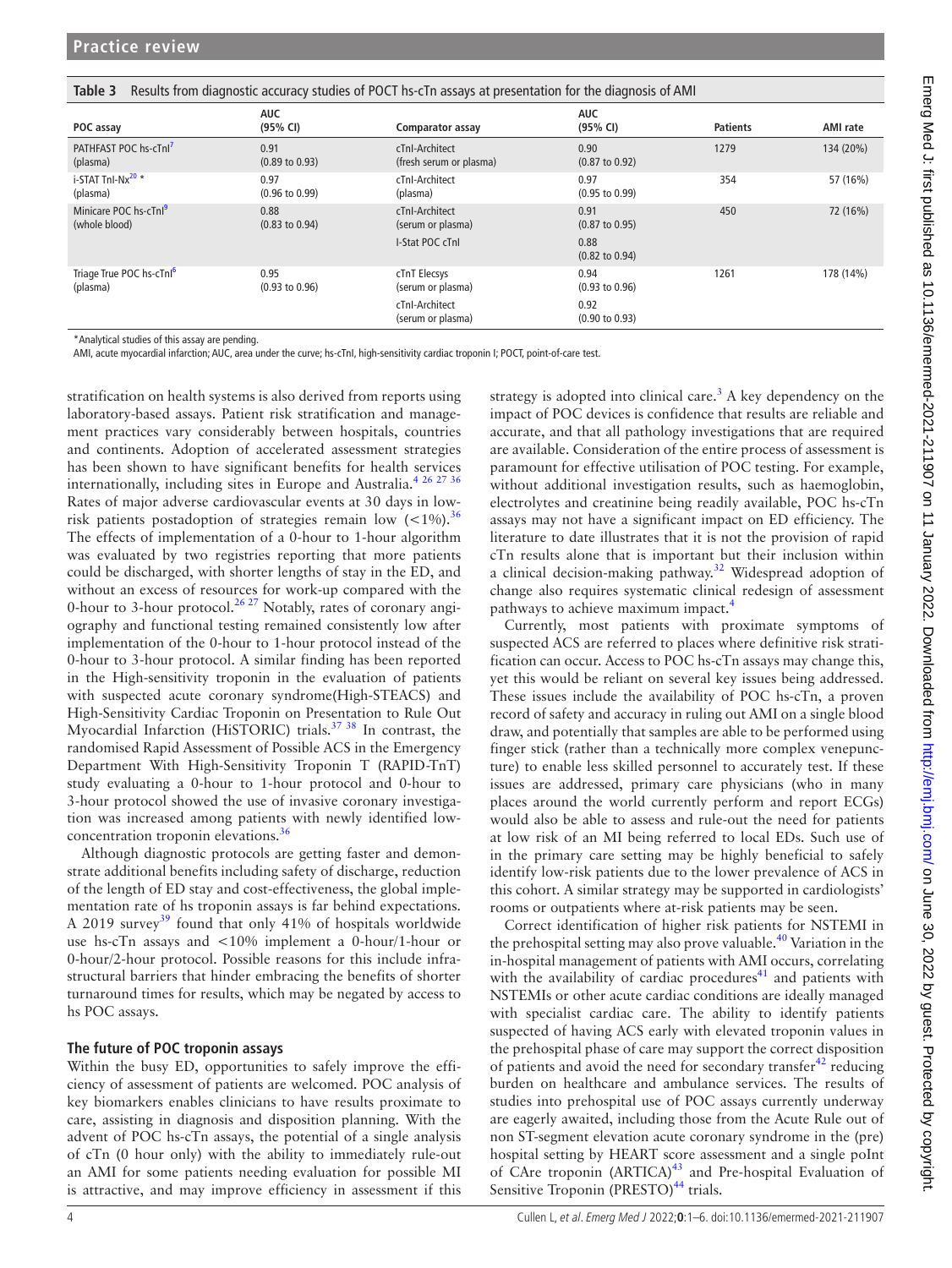## **Practice review**

## **CONCLUSION**

The evolution of troponin assays continues, and POCT hs-cTn assays soon will become more widely accessible. Evidence is required to ensure that emerging POCT hs-cTn assays meet both analytical and clinical needs, and robust redesign of models of care will be needed to maximise the potential benefits. Randomised controlled trials incorporating POCT hs-cTn are required to identify the impact on assessment of patients with suspected ACS in emergency, prehospital and primary care settings.

#### **Twitter** Louise Cullen [@louiseacullen](https://twitter.com/louiseacullen)

**Acknowledgements** The authors would like to acknowledge the editorial assistance of Jill A Sellers, BSPharm, PharmD.

**Contributors** All authors have fully participated in the concept, research, planning, development and writing of this manuscript.

**Funding** The authors have not declared a specific grant for this research from any funding agency in the public, commercial or not-for-profit sectors.

**Competing interests** LC reports research grants awarded to the Royal Brisbane and Women's Hospital from Abbott Diagnostics, Siemens and Beckman Coulter, and consulting fees/honoraria from Abbott Diagnostics, Beckman Coulter, Glycardial and Siemens Healthineers. POC is the associate editor of The Journal of Applied Laboratory Medicine and consultant to the IFCC Cardiac Biomarkers group, both non-remunerated positions. EG reports no competing interests.

**Patient and public involvement** Patients and/or the public were not involved in the design, or conduct, or reporting, or dissemination plans of this research.

**Patient consent for publication** Not applicable.

**Ethics approval** This study does not involve human participants.

**Provenance and peer review** Not commissioned; externally peer reviewed.

**Open access** This is an open access article distributed in accordance with the Creative Commons Attribution Non Commercial (CC BY-NC 4.0) license, which permits others to distribute, remix, adapt, build upon this work non-commercially, and license their derivative works on different terms, provided the original work is properly cited, appropriate credit is given, any changes made indicated, and the use is non-commercial. See: <http://creativecommons.org/licenses/by-nc/4.0/>.

#### **ORCID iDs**

Louise Cullen <http://orcid.org/0000-0001-6611-8229> Paul O Collinson <http://orcid.org/0000-0002-7000-5996>

### **REFERENCES**

- <span id="page-4-0"></span>1 Anderson JL, Morrow DA. Acute myocardial infarction. [N Engl J Med](http://dx.doi.org/10.1056/NEJMra1606915) 2017;376:2053–64.
- <span id="page-4-1"></span>2 Thygesen K, Alpert JS, Jaffe AS, et al. Fourth universal definition of myocardial infarction (2018). [Circulation](http://dx.doi.org/10.1161/CIR.0000000000000617) 2018;138:e618–51.
- <span id="page-4-2"></span>3 Collet JP, Thiele H, Barbato E. ESC guidelines for the management of acute coronary syndromes in patients presenting without persistent ST-segment elevation. Eur Heart J 2020;2021:1289–367.
- <span id="page-4-3"></span>4 Greenslade JH, Parsonage W, Foran L, et al. Widespread introduction of a highsensitivity troponin assay: assessing the impact on patients and health services. J Clin [Med](http://dx.doi.org/10.3390/jcm9061883) 2020;9:1883.
- <span id="page-4-4"></span>5 Apple FS, Collinson PO, IFCC Task Force on Clinical Applications of Cardiac Biomarkers. Analytical characteristics of high-sensitivity cardiac troponin assays. Clin [Chem](http://dx.doi.org/10.1373/clinchem.2011.165795) 2012;58:54–61.
- <span id="page-4-5"></span>6 Boeddinghaus J, Nestelberger T, Koechlin L, et al. Early diagnosis of myocardial infarction with point-of-care high-sensitivity cardiac troponin I. [J Am Coll Cardiol](http://dx.doi.org/10.1016/j.jacc.2019.12.065) 2020;75:1111–24.
- <span id="page-4-27"></span>7 Sörensen NA, Neumann JT, Ojeda F, et al. Diagnostic evaluation of a high-sensitivity troponin I point-of-care assay. [Clin Chem](http://dx.doi.org/10.1373/clinchem.2019.307405) 2019;65:1592-601.
- <span id="page-4-17"></span>8 Apple FS, Schulz K, Schmidt CW, et al. Determination of sex-specific 99th percentile upper reference limits for a point of care high sensitivity cardiac troponin I assay. Clin [Chem Lab Med](http://dx.doi.org/10.1515/cclm-2021-0262) 2021;59:1574–8.
- <span id="page-4-12"></span>9 Venge P, van Lippen L, Blaschke S, et al. Equal clinical performance of a novel pointof-care cardiac troponin I (cTnI) assay with a commonly used high-sensitivity cTnI assay. [Clin Chim Acta](http://dx.doi.org/10.1016/j.cca.2017.03.023) 2017;469:119–25.
- <span id="page-4-6"></span>10 Alpert JS, Thygesen K, Antman E, et al. Myocardial infarction redefined--a consensus document of The Joint European Society of Cardiology/American College of Cardiology Committee for the redefinition of myocardial infarction. [J Am Coll Cardiol](http://dx.doi.org/10.1016/s0735-1097(00)00804-4) 2000;36:959–69.
- 11 Nomenclature and criteria for diagnosis of ischemic heart disease. Report of the Joint International Society and Federation of Cardiology/World health organization Task force on standardization of clinical nomenclature. [Circulation](http://dx.doi.org/10.1161/01.CIR.59.3.607) 1979;59:607–9.
- 12 Thygesen K, Alpert JS, White HD, et al. Universal definition of myocardial infarction. [Circulation](http://dx.doi.org/10.1161/CIRCULATIONAHA.107.187397) 2007;116:2634–53.
- <span id="page-4-7"></span>13 Wu AHB, Christenson RH, Greene DN, et al. Clinical laboratory practice recommendations for the use of cardiac troponin in acute coronary syndrome: expert opinion from the Academy of the American association for clinical chemistry and the task force on clinical applications of cardiac Bio-Markers of the International Federation of clinical chemistry and laboratory medicine. [Clin Chem](http://dx.doi.org/10.1373/clinchem.2017.277186) 2018;64:645-55.
- <span id="page-4-8"></span>14 Eggers KM, Jernberg T, Lindahl B. Cardiac troponin elevation in patients without a specific diagnosis. [J Am Coll Cardiol](http://dx.doi.org/10.1016/j.jacc.2018.09.082) 2019;73:1-9.
- <span id="page-4-9"></span>15 Diagnostics guidance [DG40]. Diagnostics assessment Committee National Institute for health and care excellence. high-sensitivity troponin tests for the early rule out of NSTEMI. NICE, 2020.
- <span id="page-4-10"></span>16 IFCC Committee on Clinical Applications of Cardiac Bio-Markers (C-CB). High sensitivity cardiac troponin I and T assay analytical characteristics, 2020. Available: [https://www.ifcc.org/media/478592/high-sensitivity-cardiac-troponin-i-and-t-assay](https://www.ifcc.org/media/478592/high-sensitivity-cardiac-troponin-i-and-t-assay-analytical-characteristics-designated-by-manufacturer-v072020.pdf)[analytical-characteristics-designated-by-manufacturer-v072020.pdf](https://www.ifcc.org/media/478592/high-sensitivity-cardiac-troponin-i-and-t-assay-analytical-characteristics-designated-by-manufacturer-v072020.pdf) [Accessed 31 July 2021].
- 17 Apple FS, Murakami MM, Christenson RH, et al. Analytical performance of the i-STAT cardiac troponin I assay. [Clin Chim Acta](http://dx.doi.org/10.1016/j.cccn.2004.03.010) 2004;345:123–7.
- <span id="page-4-11"></span>18 Zhang R, Hong Y, Shi J, et al. Analytical characterization and clinical performance evaluation of a new point-of-care testing system for high-sensitivity cardiac troponin I assay. [Ann Clin Biochem](http://dx.doi.org/10.1177/00045632211027604) 2021;58:579–85.
- 19 Braga F, Aloisio E, Panzeri A, et al. Analytical validation of a highly sensitive point-of-care system for cardiac troponin I determination. [Clin Chem Lab Med](http://dx.doi.org/10.1515/cclm-2019-0801) 2019;58:138–45.
- <span id="page-4-28"></span>20 Pickering JW, Young JM, George PM, et al. Validity of a novel point-of-care troponin assay for single-test rule-out of acute myocardial infarction. [JAMA Cardiol](http://dx.doi.org/10.1001/jamacardio.2018.3368) 2018;3:1108–12.
- <span id="page-4-13"></span>21 Suh D, Keller DI, Hof D, et al. Rule-out of non-ST elevation myocardial infarction by five point of care cardiac troponin assays according to the 0 h/3 H algorithm of the European Society of cardiology. [Clin Chem Lab Med](http://dx.doi.org/10.1515/cclm-2017-0486) 2018;56:649–57.
- <span id="page-4-14"></span>22 Than M, Cullen L, Reid CM, et al. A 2-h diagnostic protocol to assess patients with chest pain symptoms in the Asia-Pacific region (aspect): a prospective observational validation study. [Lancet](http://dx.doi.org/10.1016/S0140-6736(11)60310-3) 2011;377:1077-84.
- 23 Goodacre SW, Bradburn M, Cross E, et al. The randomised assessment of treatment using panel assay of cardiac markers (RATPAC) trial: a randomised controlled trial of point-of-care cardiac markers in the emergency department. [Heart](http://dx.doi.org/10.1136/hrt.2010.203166) 2011;97:190-6.
- <span id="page-4-15"></span>24 Body R, Almashali M, Morris N, et al. Diagnostic accuracy of the T-MACS decision aid with a contemporary point-of-care troponin assay. [Heart](http://dx.doi.org/10.1136/heartjnl-2018-313825) 2019;105:768-74.
- <span id="page-4-16"></span>25 Rasmussen MB, Stengaard C, Sørensen JT, et al. Predictive value of routine point-ofcare cardiac troponin T measurement for prehospital diagnosis and risk-stratification in patients with suspected acute myocardial infarction. Eur Heart J Acute Cardiovasc [Care](http://dx.doi.org/10.1177/2048872617745893) 2019;8:299–308.
- <span id="page-4-18"></span>26 Stoyanov KM, Hund H, Biener M, et al. RAPID-CPU: a prospective study on implementation of the ESC 0/1-hour algorithm and safety of discharge after rule-out of myocardial infarction. [Eur Heart J Acute Cardiovasc Care](http://dx.doi.org/10.1177/2048872619861911) 2020;9:39-51.
- 27 Twerenbold R, Costabel JP, Nestelberger T, et al. Outcome of applying the ESC 0/1-hour algorithm in patients with suspected myocardial infarction. [J Am Coll Cardiol](http://dx.doi.org/10.1016/j.jacc.2019.05.046) 2019;74:483–94.
- <span id="page-4-19"></span>28 Chiang C-H, Chiang C-H, Lee GH, et al. Safety and efficacy of the European Society of cardiology 0/1-hour algorithm for diagnosis of myocardial infarction: systematic review and meta-analysis. [Heart](http://dx.doi.org/10.1136/heartjnl-2019-316343) 2020;106:985-91.
- <span id="page-4-20"></span>29 Pickering JW, Than MP, Cullen L, et al. Rapid rule-out of acute myocardial infarction with a single high-sensitivity cardiac troponin T measurement below the limit of detection: a collaborative meta-analysis. [Ann Intern Med](http://dx.doi.org/10.7326/M16-2562) 2017;166:715-24.
- <span id="page-4-21"></span>30 Gopi V, Milles B, Spanuth E, et al. Comparison of the analytical performance of the PATHFAST high sensitivity cardiac troponin I using fresh whole blood vs. fresh plasma samples. [Clin Chem Lab Med](http://dx.doi.org/10.1515/cclm-2021-0354) 2021;59:1579-84.
- <span id="page-4-22"></span>31 Apple FS, Chung AY, Kogut ME, et al. Decreased patient charges following implementation of point-of-care cardiac troponin monitoring in acute coronary syndrome patients in a community hospital cardiology unit. [Clin Chim Acta](http://dx.doi.org/10.1016/j.cca.2006.02.011) 2006;370:191–5.
- <span id="page-4-26"></span>32 Bradburn M, Goodacre SW, Fitzgerald P, et al. Interhospital variation in the RATPAC trial (randomised assessment of treatment using panel assay of cardiac markers). [Emerg Med J](http://dx.doi.org/10.1136/emj.2010.108522) 2012;29:233–8.
- 33 Carlton E, Campbell S, Ingram J, et al. Randomised controlled trial of the limit of detection of troponin and ECG discharge (LoDED) strategy versus usual care in adult patients with chest pain attending the emergency department: study protocol. BMJ [Open](http://dx.doi.org/10.1136/bmjopen-2018-025339) 2018;8:e025339.
- <span id="page-4-23"></span>34 Goyder C, Tan PS, Verbakel J, et al. Impact of point-of-care panel tests in ambulatory care: a systematic review and meta-analysis. [BMJ Open](http://dx.doi.org/10.1136/bmjopen-2019-032132) 2020;10:e032132.
- <span id="page-4-24"></span>35 Ezekowitz JA, Welsh RC, Weiss D, et al. Providing rapid out of hospital acute cardiovascular treatment 4 (PROACT-4). [J Am Heart Assoc](http://dx.doi.org/10.1161/JAHA.115.002859) 2015;4:e002859.
- <span id="page-4-25"></span>36 Chew DP, Lambrakis K, Blyth A, et al. A randomized trial of a 1-hour troponin T protocol in suspected acute coronary syndromes: the rapid assessment of possible